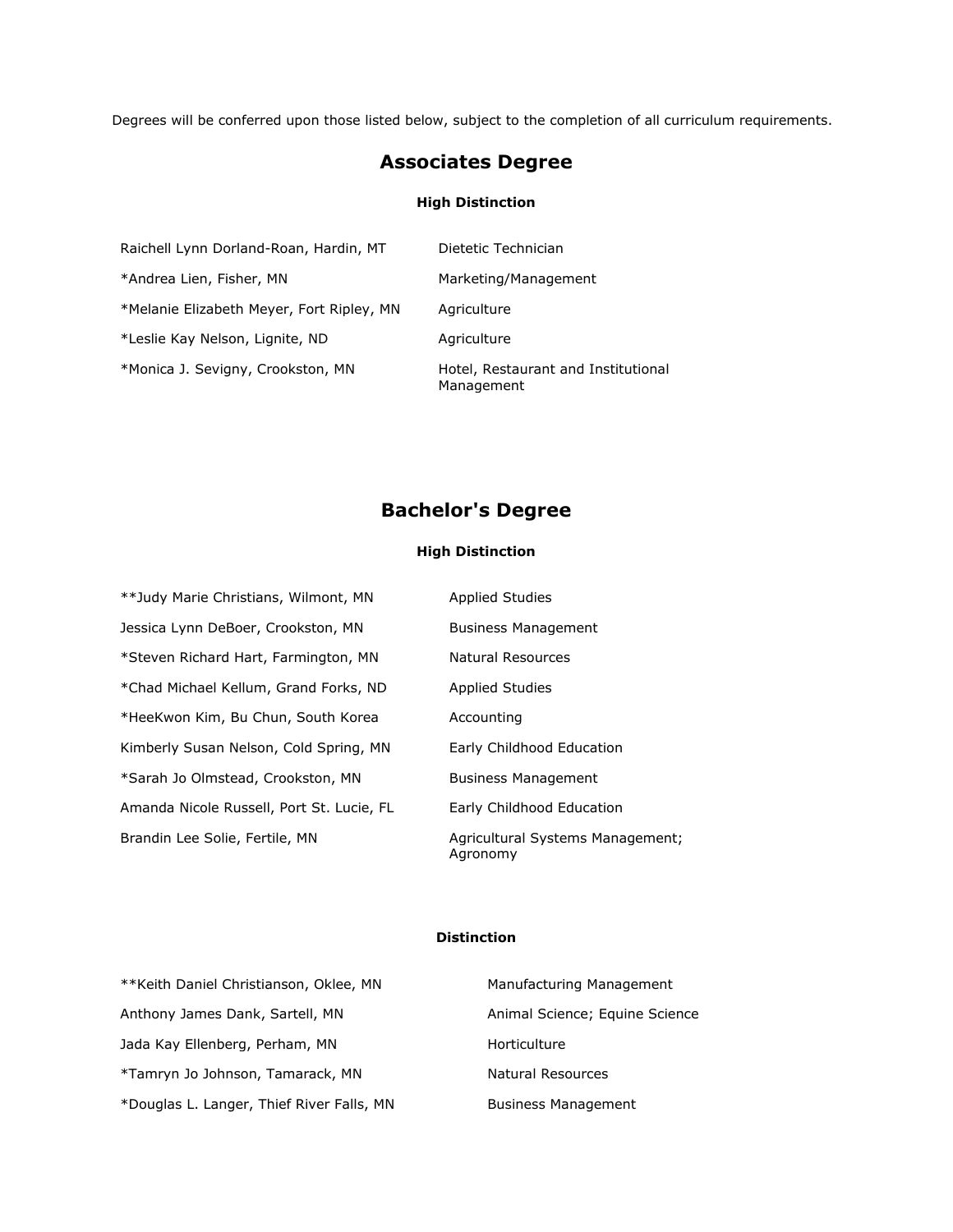\*\*\*David John Miller, Saint Michael, MN Manufacturing Management Philip S. Norvitch, Mountain Iron, MN Natural Resources Max Peyton Saarinen, Detroit Lakes, MN Communication \*\*Wanda Ann Sorum, Oslo, MN Annum Applied Studies Nicole M. Veres, Random Lake, WI **Equine Science** \*Jean M. Whalen, Apple Valley, MN Applied Studies \*Jennifer Lyn Zoch, Remer, MN Horticulture

#### \* \* \* \* \* \* \* \* \* \* \* \* \* \* \* \* \* \* \* \* \* \* \* \* \* \* \* \* \* \* \*

| Andrew Edward Adams, Gainesville, FL                 | Manufacturing Management                              |
|------------------------------------------------------|-------------------------------------------------------|
| *Lorrie Anne Adams, Elko, MN                         | Manufacturing Management                              |
| **Joseph Gerald Adamski, Randall, MN                 | <b>Natural Resources</b>                              |
| Adeboye O. Adeyeye, London, England                  | <b>Business Management</b>                            |
| Ashley Louise Allen, Buffalo, MN                     | Equine Science                                        |
| *Khaldoon Sami Almandalawi, Pittsburgh,<br>PA        | <b>Information Technology Management</b>              |
| *Jason Alstad, Grand Rapids, MN                      | <b>Natural Resources</b>                              |
| *** Christopher Michael Anderson,<br>Bloomington, MN | Manufacturing Management                              |
| Gretchen C. Anderson, Iron River, WI                 | <b>Natural Resources</b>                              |
| Jacob Alan Anderson, Lakeville, MN                   | <b>Natural Resources</b>                              |
| Kevin L. Anderson, Spring Grove, MN                  | Agricultural Systems Management; Natural<br>Resources |
| **Matthew Dewey Anderson, Big Fork,<br>МN            | <b>Natural Resources</b>                              |
| Brett Ryan Arne, Little Falls, MN                    | Natural Resources                                     |
| *Aaron Mark Austin, Hallock, MN                      | <b>Business Management</b>                            |
| Cathy Balsiger, Lake Park, MN                        | <b>Animal Science</b>                                 |
| David Jonathon Earl Bawdon, Harrisburg,<br>SD        | <b>Business Management</b>                            |
| David W. Beck, Dent, MN                              | <b>Natural Resources</b>                              |
| ***Kathleen Kelly Bentley, St. Paul, MN              | Communication                                         |
| Jessica Ann Biddle, Elburn, IL                       | Equine Science                                        |
| Gerald Michael Biggers II, Santa Fe<br>Springs, CA   | Communication                                         |
| Shane R. Black, Glenfield, ND                        | Agricultural Systems Management                       |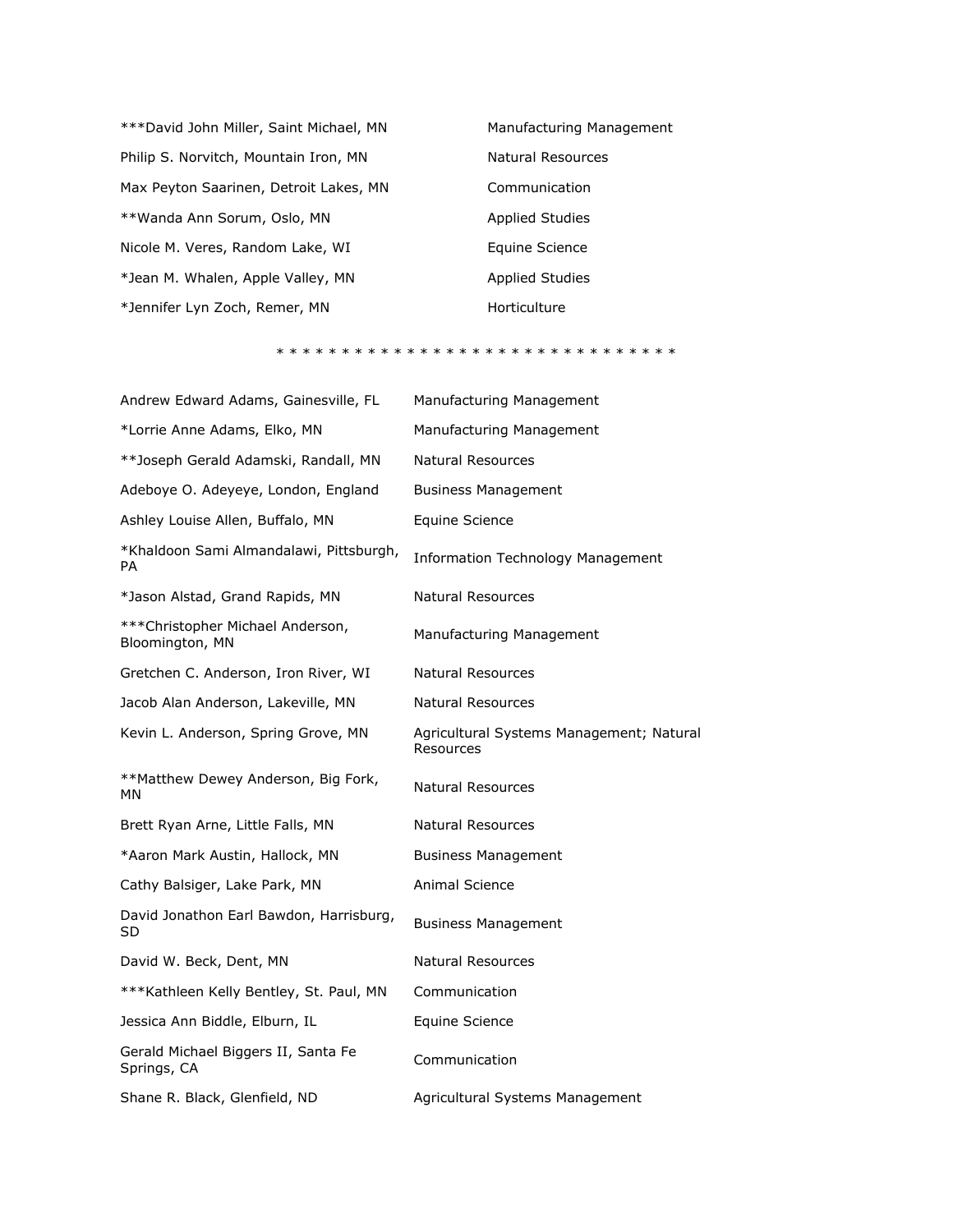| Aaron Michael Bochow, Little Falls, MN          | <b>Natural Resources</b>                       |
|-------------------------------------------------|------------------------------------------------|
| Amanda Trish Bochow, Randall, MN                | <b>Natural Resources</b>                       |
| ***Jeremy Lee Bodensteiner, Oronoco,<br>МN      | Natural Resources                              |
| ***Kristopher M. Boike, Deerwood, MN            | <b>Applied Studies</b>                         |
| *Gregory Steven Borchers, Lakeland, MN          | Natural Resources                              |
| Andrew W. Bowen, New Hope, MN                   | Aviation                                       |
| *Jamie Lee Bozyk, Crookston, MN                 | <b>Applied Studies</b>                         |
| *Timothy D. Butson, Platteville, WI             | Golf and Turf Management; Horticulture         |
| Jeffrey David Carr, Eagle River, WI             | Sport and Recreation Management                |
| ***Virginia Lee Carrlson, New York Mills,<br>МN | Agricultural Business; Agricultural Education  |
| *Brandon Claeys, Porter, MN                     | Manufacturing Management                       |
| **Peirce Allan Clayton, Minneapolis, MN         | <b>Applied Studies</b>                         |
| **Treasure Rose Clemons, Minneapolis,<br>ΜN     | <b>Business Management</b>                     |
| *Travis John Coulson, Crescent City, CA         | <b>Applied Studies</b>                         |
| *** Katherine Anne Craig, Warren, MN            | Criminal Justice                               |
| *Bryce Bret Thomas Cummings,<br>Mukwonago, WI   | Sport and Recreation Management                |
| Bryan Daniel Dean, Cincinnati, OH               | <b>Business Management</b>                     |
| ***Shelton E. Derisma, Miami, FL                | Hotel, Restaurant and Institutional Management |
| Daniel J. Dillon, Cottage Grove, MN             | <b>Natural Resources</b>                       |
| Cole Thomas Dimmler, Devils Lake, ND            | <b>Agricultural Business</b>                   |
| *Sarah Kathleen Domoradzki, Waconia,<br>ΜN      | <b>Business Management</b>                     |
| ***Jesse Dummer, Alexandria, MN                 | Manufacturing Management                       |
| **Sierra Marie Dyrdal, Thief River Falls,<br>ΜN | Communication                                  |
| *Darcy Lynn Edwards, Fayetteville, AR           | Manufacturing Management                       |
| Matthew Donald Erickson, Erskine, MN            | <b>Business Management</b>                     |
| **Emily Lynn Espersen, Brainerd, MN             | Animal Science                                 |
| *Mohamed Ali Farah, Eden Prairie, MN            | Manufacturing Management                       |
| *Bruce Franklin Felts, Bemidji, MN              | Biology; Health Sciences                       |
| ***Michael Alan Field, Spicer, MN               | Golf and Turf Management; Horticulture         |
| ***David J. Fite, Grand Forks, ND               | <b>Information Technology Management</b>       |
|                                                 |                                                |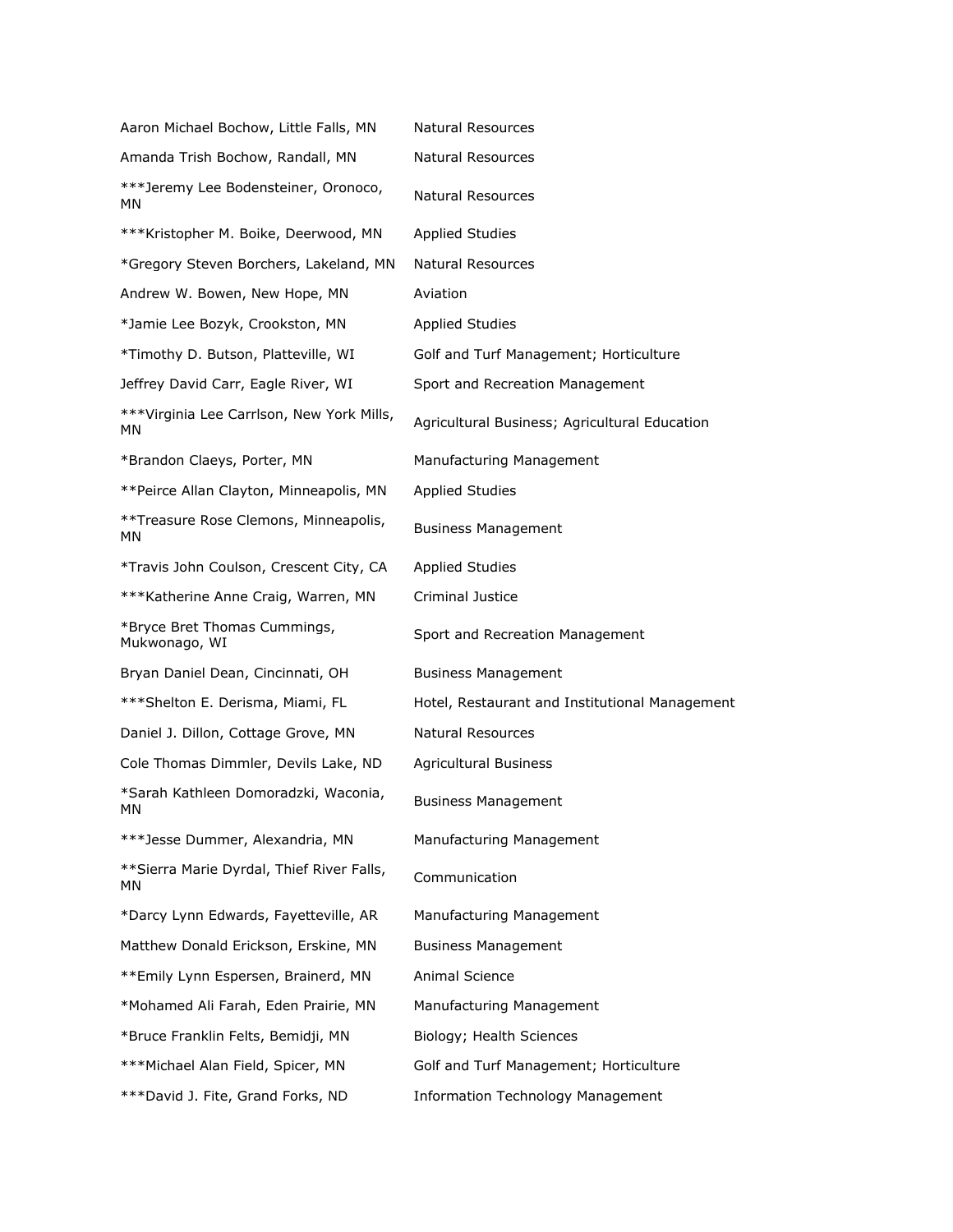| Kirstin Norby Fjosee, Olympia, WA                 | Agricultural Business; Equine Science                     |
|---------------------------------------------------|-----------------------------------------------------------|
| *Kerry Derek Fredrich, New Holstein, WI           | Golf and Turf Management; Horticulture                    |
| *Jake Charles Freeman, Cambridge, MN              | Sport and Recreation Management                           |
| Steven C. Freeman, White Bear Lake, MN            | Golf and Turf Management                                  |
| Stephen Robert Funk, Sebeka, MN                   | Agricultural Education                                    |
| ***Mark Gallivan, Chicago, IL                     | <b>Business Management</b>                                |
| ***Fiyori Negasi Gebrehiwot, Shoreline,<br>WA     | Biology                                                   |
| **Lisa Anne Gentele, Omaha, NE                    | <b>Natural Resources</b>                                  |
| Jacob Arvin Gerber, Elbow Lake, MN                | Agricultural Business; Agricultural Systems<br>Management |
| Christopher Phillip Gilbert, Crookston, MN        | Health Management                                         |
| Derek Thomas Gold, Motley, MN                     | <b>Business Management</b>                                |
| Monica Lea Grenell, Maple Plain, MN               | Hotel, Restaurant and Institutional Management            |
| *Hilary Jane Gross, Roseau, MN                    | Manufacturing Management                                  |
| *Brian George Gysbers, Maplewood, MN              | <b>Natural Resources</b>                                  |
| ***Benjamin Allen Haarstad, Pelican<br>Rapids, MN | <b>Natural Resources</b>                                  |
| *Aaron Joseph Halstad, Fertile, MN                | Business Management; Information Technology<br>Management |
| *Deborah Beate Halstad, Fertile, MN               | Communication                                             |
| Megan Elizabeth Hannon, Green Bay, WI             | Equine Science                                            |
| Claire Hannah Hanson, Waupaca, WI                 | <b>Natural Resources</b>                                  |
| *Ethan Charles Hanson, Fisher, MN                 | Aviation                                                  |
| ***Michael P. Hanson, Crookston, MN               | Biology                                                   |
| *Danielle Marie Harris, Rochester, MN             | Agricultural Business; Animal Science                     |
| *Jenelle Marie Hartmann, Red Lake Falls,<br>ΜN    | <b>Business Management</b>                                |
| Paige N. Harty, Waseca, MN                        | <b>Business Management</b>                                |
| Lee Eugene Harwell III, Alexandria, LA            | Natural Resources                                         |
| Justin Joseph Hassa, Wadena, MN                   | Accounting; Business Management                           |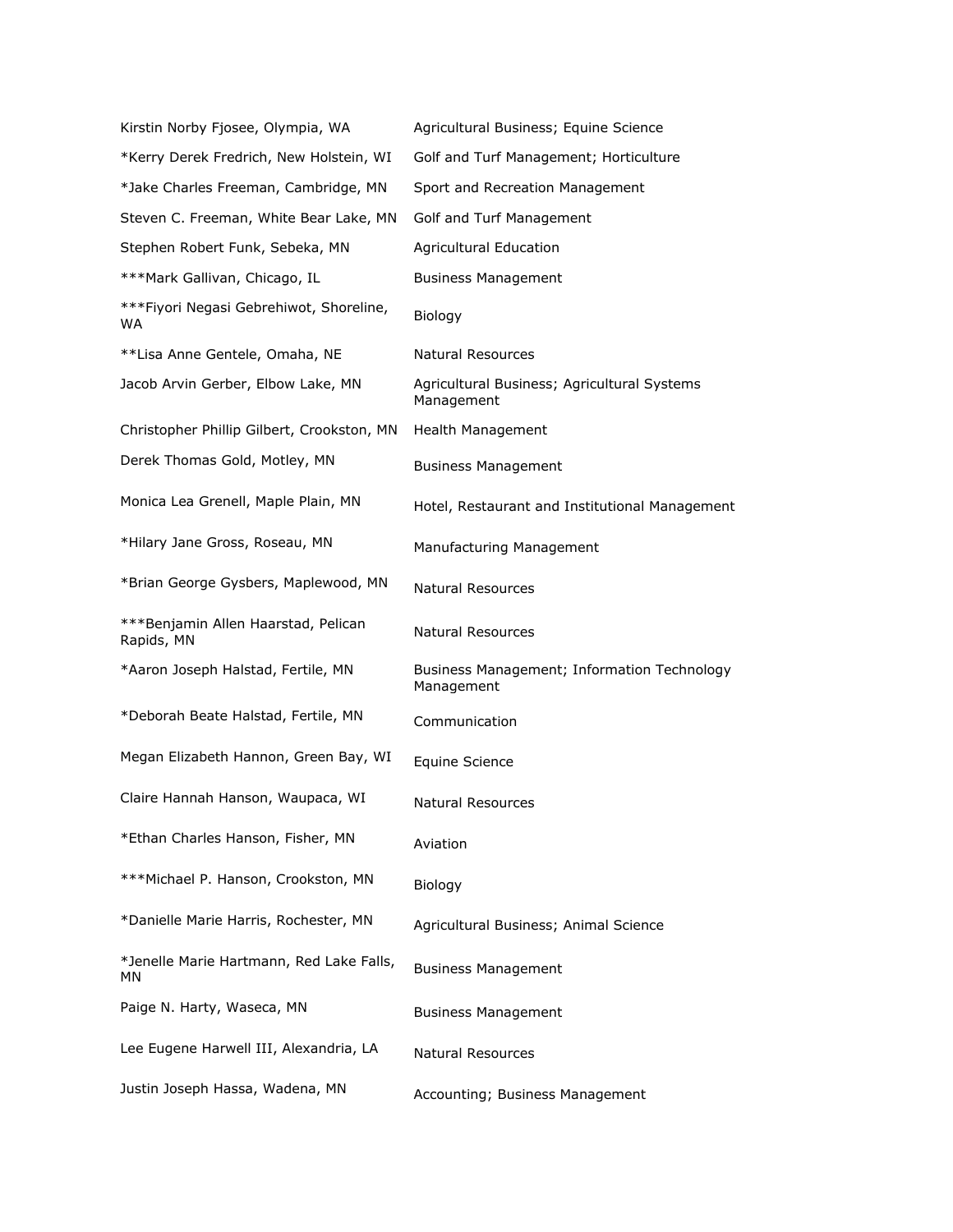| Donavan Marvin Haugstad, Hallock, MN                | Sport and Recreation Management                |
|-----------------------------------------------------|------------------------------------------------|
| **Matthew James Heier, Ray, ND                      | Sport and Recreation Management                |
| Amber Lynn Hemmelrick, Columbia<br>Heights, MN      | <b>Equine Science</b>                          |
| Jared F. Hendricks, Owatonna, MN                    | <b>Business Management</b>                     |
| Danielle Marie Hepola, Grand Rapids, MN             | Health Management                              |
| Heather Renee Herrig, Mountain Lake,<br>ΜN          | Natural Resources                              |
| **Joy I. Hilliard, Andover, MN                      | Equine Science                                 |
| ***Jennifer Sue Hilton, Trempealeau, WI             | Applied Health                                 |
| *Danny Richard Hoff, Bemidji, MN                    | <b>Natural Resources</b>                       |
| ***Brian Hoffman, Hancock, MN                       | <b>Natural Resources</b>                       |
| Philip Wade Holland, New London, MN                 | Golf and Turf Management; Horticulture         |
| *Terrence Wesley Hopkins, Long Beach,<br>СA         | Communication                                  |
| Andrew Wesley Hughes, Crookston, MN                 | <b>Business Management</b>                     |
| Reid T. Huttunen, Pembina, ND                       | Sport and Recreation Management                |
| *Ronald Jackson Jr., Antioch, CA                    | <b>Applied Studies</b>                         |
| ***Jordan Marcus Jacobson, Thief River<br>Falls, MN | Golf and Turf Management; Horticulture         |
| *James Michael Jansen, Paynesville, MN              | <b>Agricultural Education</b>                  |
| Alyssa Nicole Jensen, Rice Lake, WI                 | <b>Business Management</b>                     |
| *Joshua Wade Jensen, Zimmerman, MN                  | Natural Resources                              |
| Nikolas James Jiran, Coeur d'Alene, ID              | Aviation                                       |
| ***Jason David Johnson, Montrose, MN                | Quality Management                             |
| ***Sean W. Johnson, Perham, MN                      | Natural Resources                              |
| *Timothy Frederick Johnson,<br>Bloomington, MN      | Manufacturing Management                       |
| ***Justine Nicole Jones, Richland, WA               | Hotel, Restaurant and Institutional Management |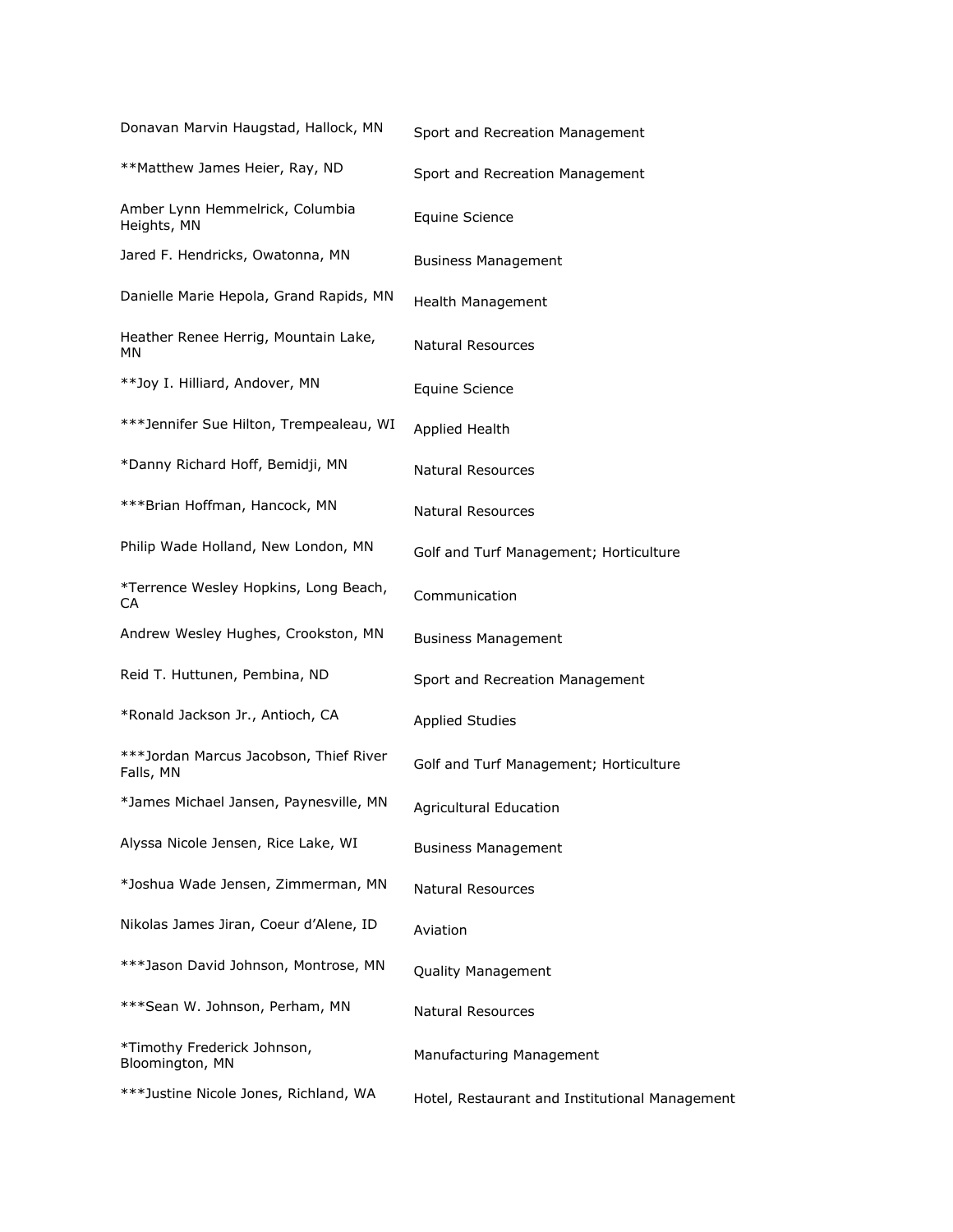\*Lydia Rose Kappes, Ada, MN Hotel, Restaurant and Institutional Management Jacob George Karras, Janesville, WI Business Management Brianna M. Kaschmitter, Sauk Rapids, MN Agricultural Business Elizabeth Renee Kern, Owatonna, MN Communication Kyu Tae Kim, South Korea Business Management Michael Edward Kitchell, Ada, MN Agricultural Systems Management Kyle Sten Knudsen, Mead, WA Early Childhood Education Michael David Knudson, Glencoe, MN Natural Resources Wilfred B. Kooser Jr., Omaha, NE Business Management Nicole Marie Koscielniak, Hillman, MN Agricultural Business Paul Krebs, Little Falls, MN Golf and Turf Management; Horticulture \*Caleb Clarence Kreklau, Sebeka, MN Agricultural Systems Management Joshua Lee Krecklau, Pine River, MN Natural Resources \*Lorna J. LaGue, Waubun, MN Business Management Joshua John Lamecker, Sauk Rapids, MN Agricultural Business \*\*Jarrod Francis Lanctot, Crookston, MN Information Technology Management \*Amanda Lorraine Langlois, Crookston, MN Animal Science Joshua Peder Larson, Park Rapids, MN Natural Resources \*Trevor David Lewis, Grand Rapids, MN Computer Software Technology Michael Todd Logelin, Bellevue, WA Applied Studies David Ronald Lovly, Goodridge, MN Natural Resources Tamara Olivia Luna, Crookston, MN Biology \*\*Jennifer Denese Lund, Manvel, ND Accounting \*Cody Aron May, Lowry, MN Aviation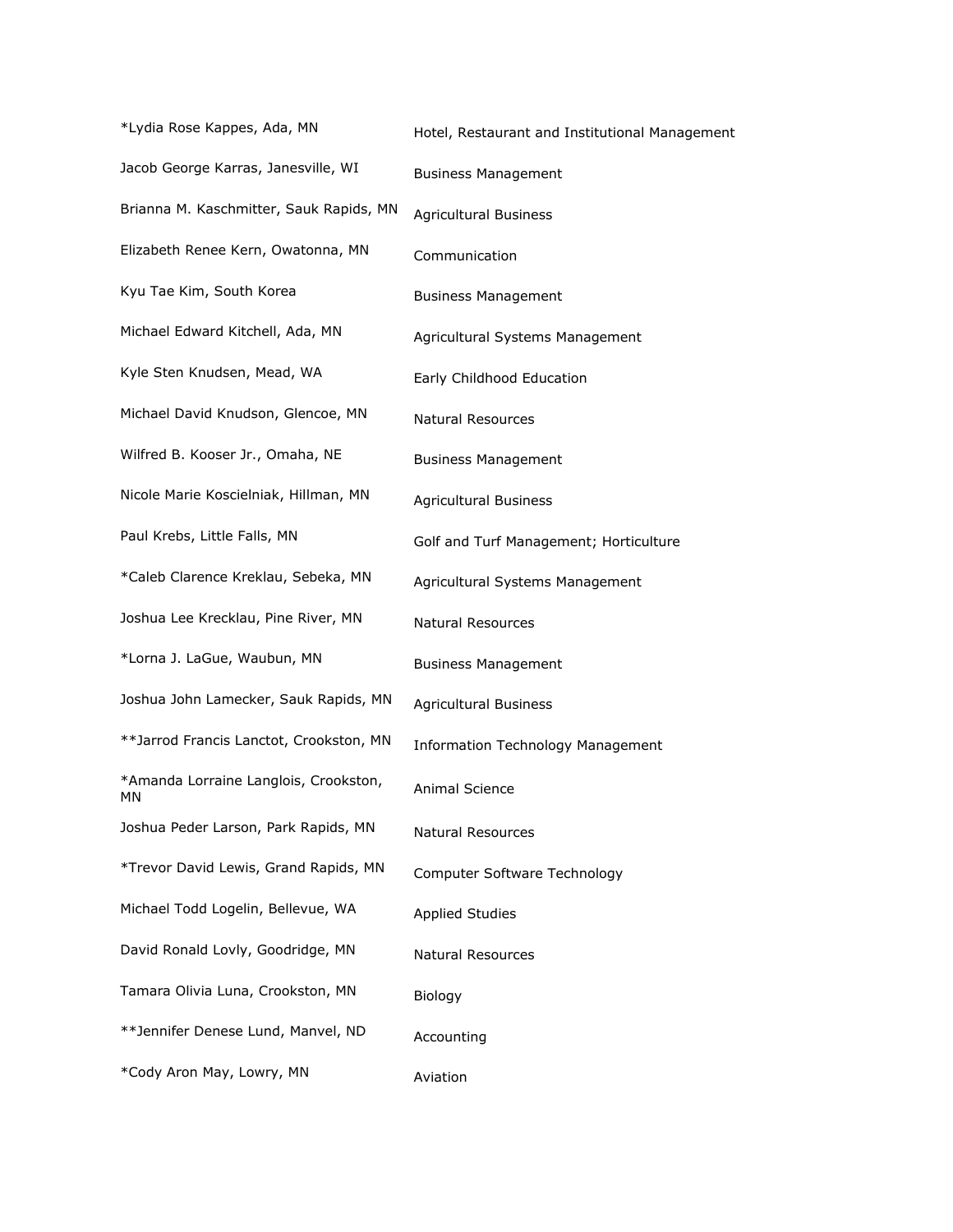| Melissa Kay Mackedanz, Spicer, MN                 | <b>Natural Resources</b>                       |
|---------------------------------------------------|------------------------------------------------|
| **Osman Maalim Mahamud, St. Paul, MN              | <b>Applied Studies</b>                         |
| *** Molly E. McGinnity, Saint Anthony,<br>ΜN      | Health Management                              |
| ** Ashley Marie McKeag, Eagan, MN                 | <b>Applied Studies</b>                         |
| *Calvin Milton McMullen Jr., Milledgeville,<br>GА | <b>Business Management</b>                     |
| Amanda Rose McNamee, Mahnomen, MN                 | <b>Agricultural Business</b>                   |
| *Thomas Richard Melhorn, White Bear<br>Lake, MN   | <b>Business Management</b>                     |
| ***Amber Nicole Meyer, Paxton, NE                 | Hotel, Restaurant and Institutional Management |
| *Melanie Elizabeth Meyer, Brainerd, MN            | Animal Science                                 |
| *Rupert Miller Jr., Mansfield, OH                 | Manufacturing Management                       |
| Jaime Lee Mills, Bismarck, ND                     | <b>Natural Resources</b>                       |
| *Jill Lynn Moser, Crookston, MN                   | Early Childhood Education                      |
| Athena Gabrielle Mussenden, Kenosha,<br>WI        | <b>Business Management</b>                     |
| Kyle Myers, Palmyra, NJ                           | Sport and Recreation Management                |
| Krista Rose Nelson, Cokato, MN                    | Accounting; Business Management                |
| *Bobbie Jo Neubauer, Wells, MN                    | Hotel, Restaurant and Institutional Management |
| Sarah Kristen Nowacki, Argyle, MN                 | Early Childhood Education                      |
| **Yussuf Karale Nuno, St. Paul, MN                | <b>Applied Studies</b>                         |
| Tracy Lynn Nyhus, Almena, WI                      | <b>Health Sciences</b>                         |
| *Casey James Odegard, Outlook MT                  | Aviation                                       |
| Romuald Jay Ogaard, Crookston, MN                 | Communication                                  |
| Thomas William Ohmacht, Danvers, MN               | <b>Information Technology Management</b>       |
| Travis Scott Irwin Oliver, Crookston, MN          | Manufacturing Management                       |
| Ellen Michelle Olson                              | Animal Science                                 |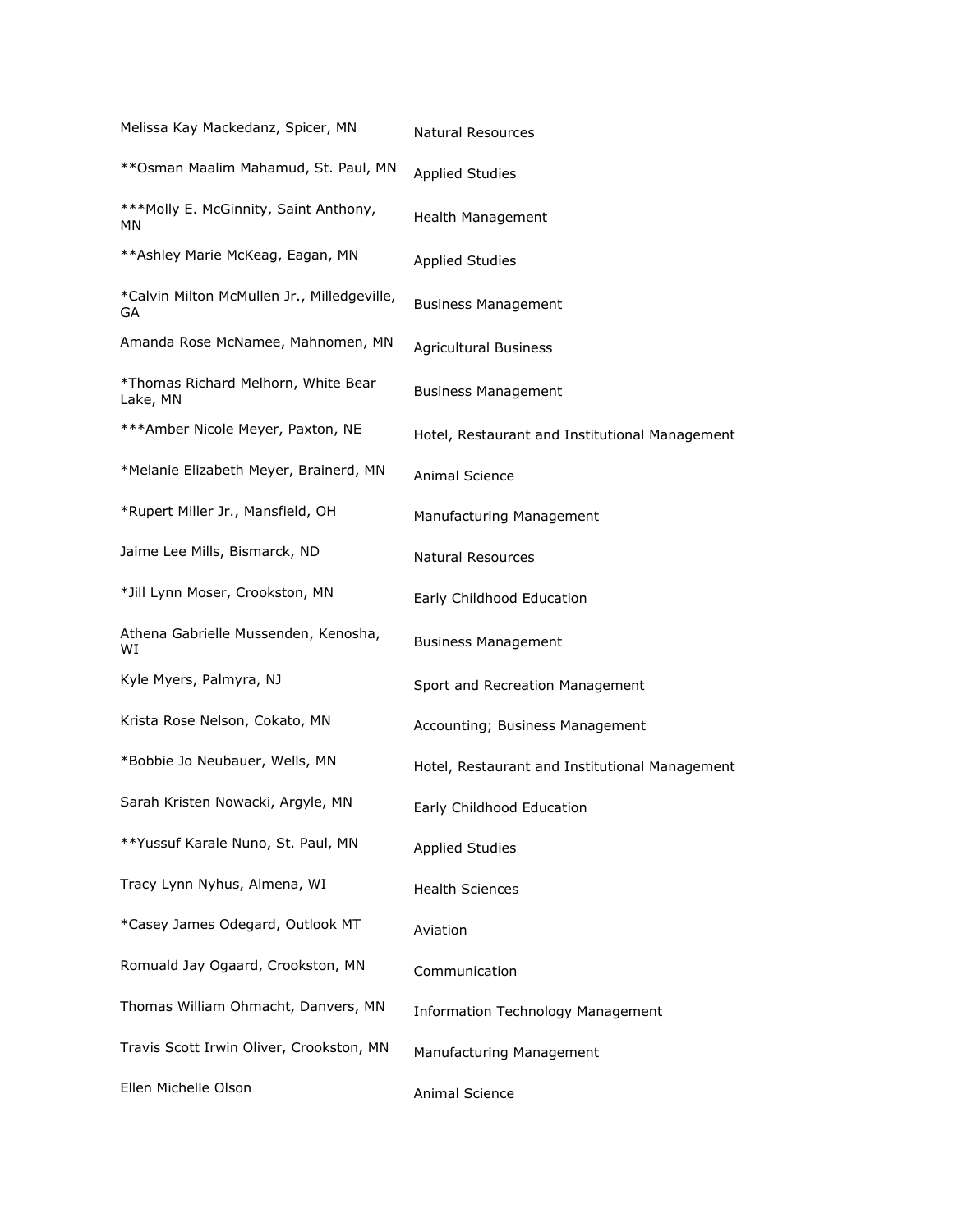| *Robert Sherman Olson II, Fergus Falls,<br>МN   | Natural Resources                              |
|-------------------------------------------------|------------------------------------------------|
| Samantha Tara Olson, Rochester, MN              | <b>Business Management</b>                     |
| *** Daniel Robert O'Neill, Hancock, IA          | <b>Applied Studies</b>                         |
| Stephanie Anne Onken, Round Lake, MN            | Business Management; Communication             |
| *Benjamin Gregory Orne, Woodbury, MN            | Natural Resources                              |
| Kelsey Marie Palmer, Crookston, MN              | Early Childhood Education                      |
| *Michael Palmer, Grand Rapids, MN               | Natural Resources                              |
| *Shekuwe Mursal Pashuwa, Eden Prairie,<br>МN    | Manufacturing Management                       |
| Nicholas Richard Pease, Trimont, MN             | <b>Agricultural Education</b>                  |
| *Travis Lane Pederson, Cando, ND                | Agronomy                                       |
| **Bill G. Perry, Ramsey, MN                     | <b>Business Management</b>                     |
| *Brooke Elizabeth Pezdirtz, Moorhead,<br>МN     | <b>Business Management</b>                     |
| Carla Johanna Pfingsten, Hayfield, MN           | Natural Resources                              |
| **Rene Anna Kay Phillips, Kingston,<br>Jamaica  | <b>Applied Studies</b>                         |
| Daniel Edward Plath, Jordan, MN                 | Manufacturing Management                       |
| Jeffrey Ward Pokorney, Bertha, MN               | <b>Agricultural Education</b>                  |
| *Mara Homer Potthier, Ely, MN                   | Hotel, Restaurant and Institutional Management |
| *Heather Marie Quiggle, Brooklyn Park,<br>ΜN    | <b>Equine Science</b>                          |
| ** Christine Luise Radintz, Annandale, MN       | <b>Agricultural Business</b>                   |
| Dustin Rahja, Floodwood, MN                     | Manufacturing Management                       |
| Chansouda Rattanavong, Warroad, MN              | <b>Business Management</b>                     |
| **Michael Allen Reul, Maple Grove, MN           | Manufacturing Management                       |
| **Stephanie Ann Roland, East Grand<br>Forks, MN | Animal Science                                 |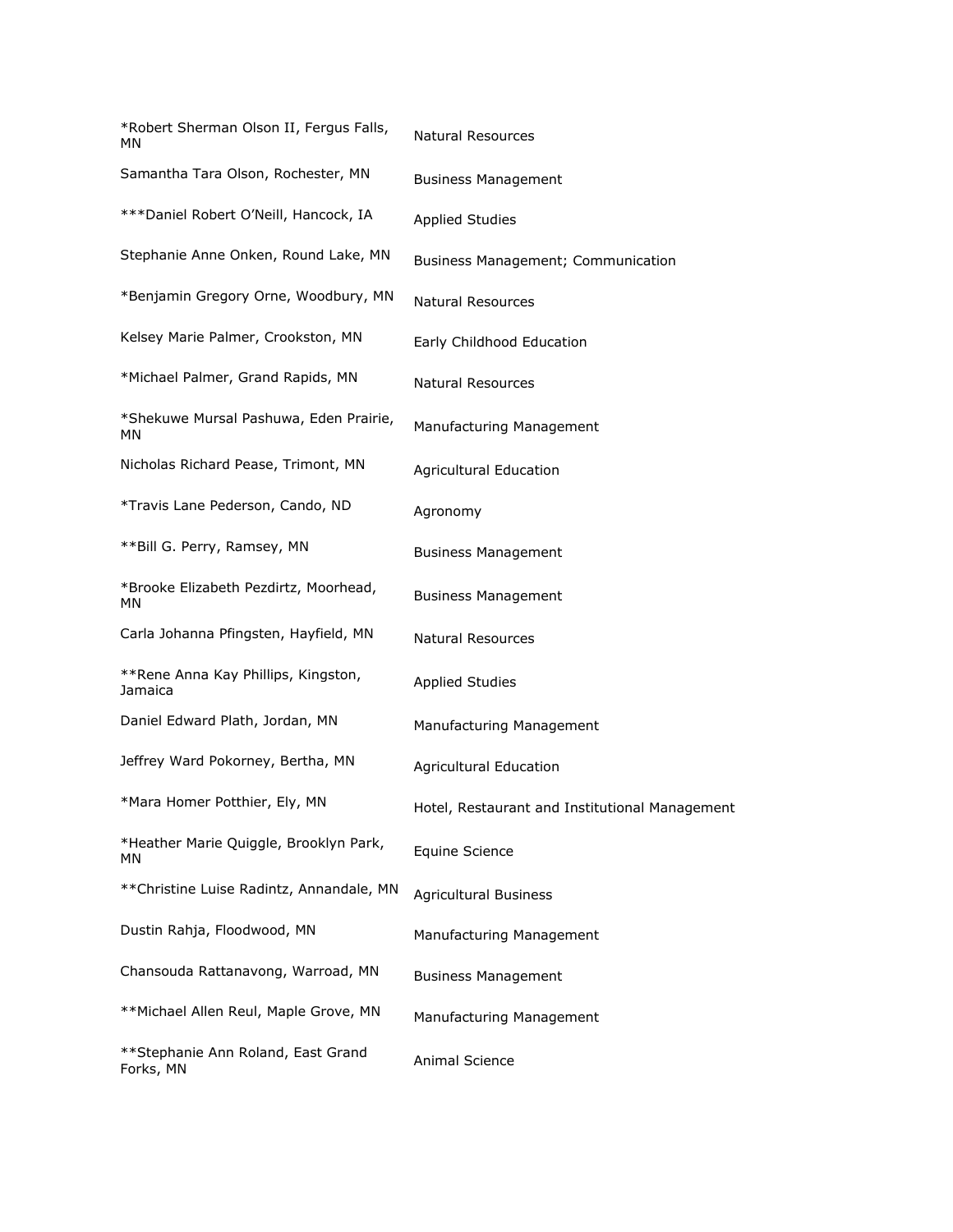| *Eric M. Rongen, Devils Lake, ND                | <b>Agricultural Business</b>                                     |
|-------------------------------------------------|------------------------------------------------------------------|
| Stefanie Marie Rude, Halstad, MN                | Communication                                                    |
| Brett R. Saari, Green Bay, WI                   | <b>Business Management</b>                                       |
| ***Derek D. Savage, Elk River, MN               | Natural Resources                                                |
| Jessica JoAnn Schein, Cannon Falls, MN          | <b>Natural Resources</b>                                         |
| *Nicolas Schulwitz, Berlin, Germany             | <b>Business Management</b>                                       |
| Brandon James Schwab, Thief River Falls,<br>МN  | Agronomy                                                         |
| Gary Allen Schwartz, Brooklyn Park, MN          | Manufacturing Management                                         |
| ***Robert Richard Sedorook, Tinley Park,<br>IL. | <b>Applied Studies</b>                                           |
| Jessina Marie Seibel, Devils Lake, ND           | Communication                                                    |
| Desiree ' Anne Severance, New York<br>Mills, MN | Agricultural Education; Animal Science                           |
| **Monica J. Sevigny, Crookston, MN              | Hotel, Restaurant and Institutional Management                   |
| Nathan Allen Shaw, Ulen, MN                     | Agricultural Systems Management; Agricultural<br><b>Business</b> |
| *Jeremiah Cole Slagter, Prinsburg, MN           | <b>Natural Resources</b>                                         |
| Jaclyn F. Slepicka, Palatine, IL                | Communication                                                    |
| Blake Andrew Smith, Mentor, MN                  | Agricultural Education; Agricultural Systems<br>Management       |
| *Tyler Anthony Smith, East Grand Forks,<br>ΜN   | <b>Applied Studies</b>                                           |
| Julie A. Snider, Rice Lake, WI                  | Animal Science; Equine Science                                   |
| *Adam Douglas Sparby, Grygla, MN                | <b>Agricultural Business</b>                                     |
| *Stephen Robert Steigauf, Woodbury, MN          | Golf and Turf Management; Horticulture                           |
| *** Gregory Ryan Summers, Beatrice, NE          | Biology; Health Sciences                                         |
| **Brent Steven Swanson, Mason City, IA          | Communication                                                    |
| ** Karl Gilbert Syverson, Minneapolis, MN       | <b>Business Management</b>                                       |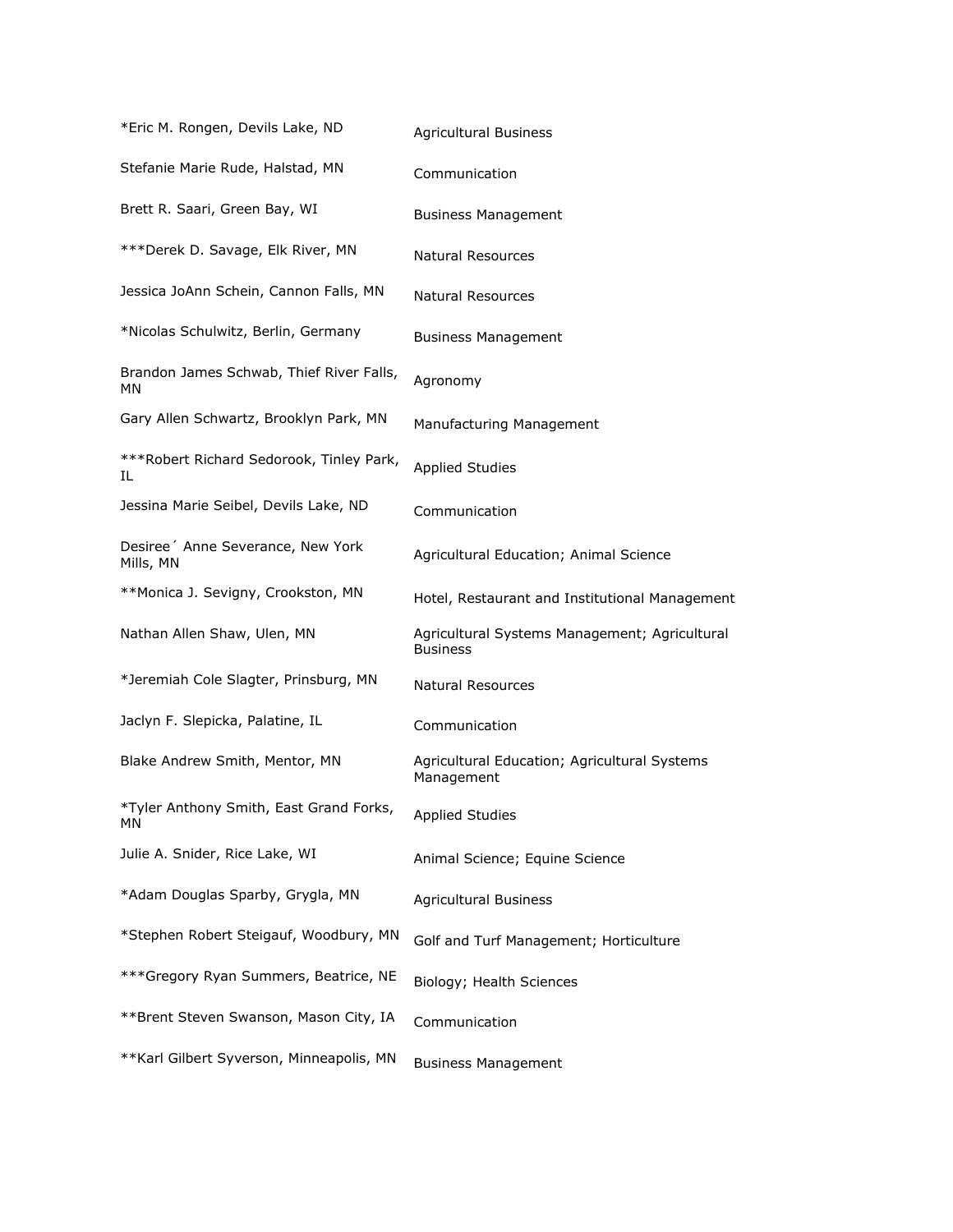| Kathy Lillian Ternes, Felton, MN               | <b>Health Sciences</b>                 |
|------------------------------------------------|----------------------------------------|
| Nikolas Clifford Thompson, Minnetonka,<br>ΜN   | <b>Business Management</b>             |
| Stepheni Teresa Tietje, Kasson, MN             | Horticulture                           |
| Bobbie Jo Torkelson, Crookston, MN             | Early Childhood Education              |
| Abbie Kathleen Tosh, Crookston, MN             | <b>Business Management</b>             |
| *Daryl William Traver, Cologne, MN             | Manufacturing Management               |
| Jordan Triestram                               | Accounting                             |
| Stephanie Lynn Tyler, Crookston, MN            | <b>Business Management</b>             |
| Yvonne Nicole Valgren, Halstad, MN             | Organizational Psychology              |
| Kelsey Ann Van Ackeren, St. Cloud, MN          | Sport and Recreation Management        |
| Rose E. Vigness, Nielsville, MN                | Accounting; Business Management        |
| Kevin Vikingson, Maple Lake, MN                | Manufacturing Management               |
| ***Jay Christian Visger, Bismarck, ND          | Biology                                |
| *Matthew Michael Waclawik, Fergus Falls,<br>МN | <b>Natural Resources</b>               |
| Weston J. Wander, Sauk Centre, MN              | Golf and Turf Management; Horticulture |
| ***Gavin R. Waslaski, Langdon, ND              | Agricultural Systems Management        |
| **Paye Charles Weanquoi, Brooklyn<br>Park, MN  | Manufacturing Management               |
| *Benjamin Frederick Welch, Edina, MN           | <b>Business Management</b>             |
| ***Reginald A. Whitening, Tampa Bay,<br>FL     | Communication                          |
| Brent D. Wilde, Shevlin, MN                    | <b>Natural Resources</b>               |
| *Andrew J. Wilson, South Milwaukee, WI         | Golf and Turf Management               |
| Jeffrey Alan Wilson, Spooner, WI               | Natural Resources                      |
| Tyler Wayne Wolden, Wadena, MN                 | <b>Business Management</b>             |
| **Robel B. Woldu, Seattle, WA                  | Sport and Recreation Management        |